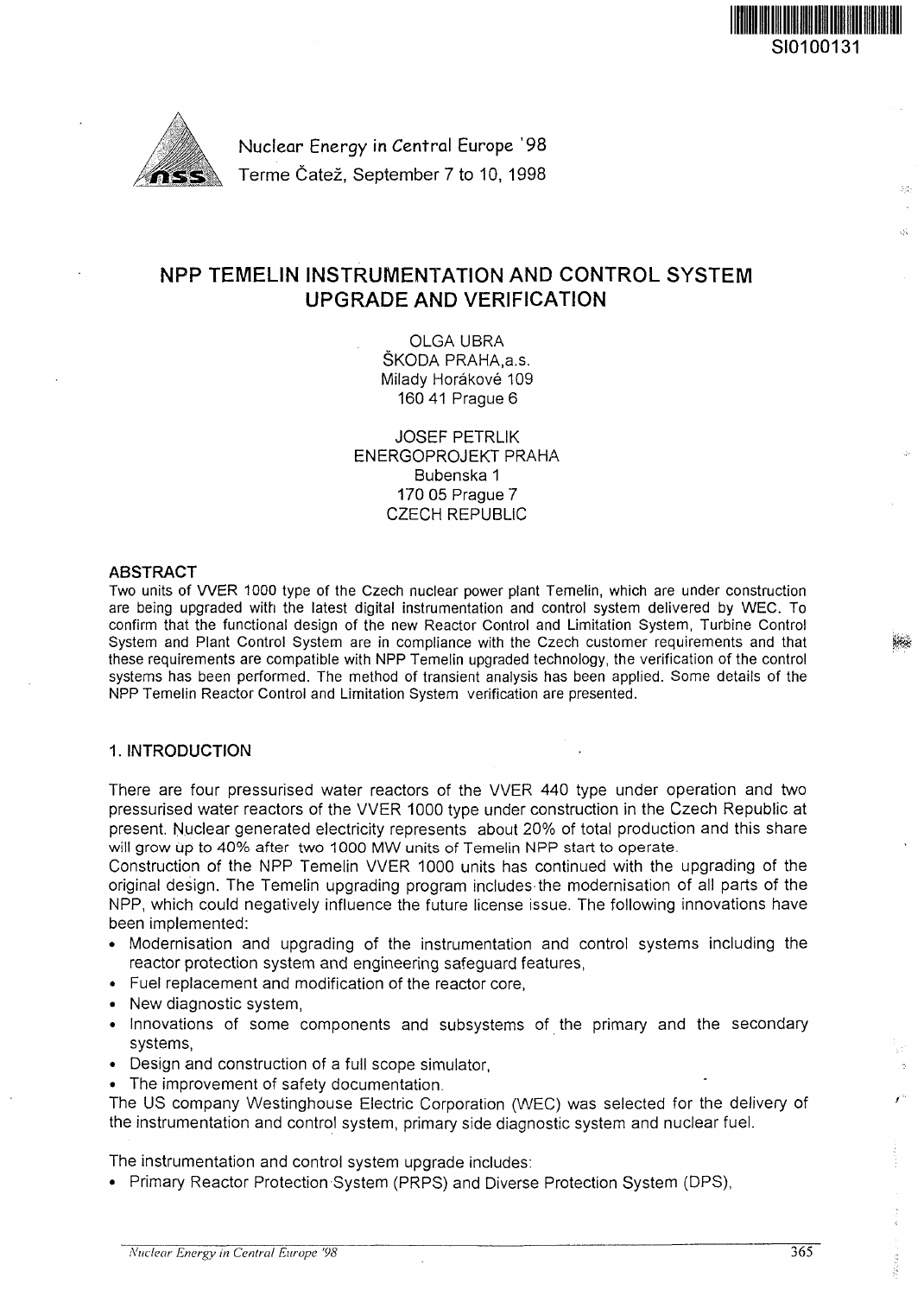- Reactor Control and Limitation System (RCLS),
- Plant Control System (PCS) and Turbine Control System (TCS),
- Post Accident Monitoring System (PAMS),
- Incore Instrumentation System (IIS),
- . Unit Information System (UIS),
- Main Control Room (MCR), Emergency Control Room (ECR) and Technical Support Center (TSC).

The WEC Eagle Family microprocessor based system is applied for the safety related systems (PRPS, RCLS, PAMS) and for the systems that are non-safety related (PCS, TCS, IIS, UIS, MCR, ECR, TSC) the Westinghouse Distributed Processing Family microprocessor based system is used. All instrumentation and control systems are interconnected by a network of communication data interface highways WESTNET II, WESTNET III .

The detailed requirements on the functional design of the RCLS, TCS and PCS have been specified by the Czech specialists. To confirm that these functional requirements are compatible with existing plant systems, components and technology and that RCLS, TCS and PCS are in compliance with customer requirements, the Czech experts apply the method of dynamic simulation and transient analysis.

Using both full scale simulator and the dynamic plant model of EGP the specialists of the CEZ, SKODA and EGP companies have evaluated the performance of RCLS, TCS and PCS during the normal operation and anticipated transients. A brief outline of the Temelin control system philosophy and functional design and some details of its verification follows, next.

## 2. REACTOR CONTROL AND LIMITATION SYSTEM

Reactor Control and Limitation System is a high integrity system that must automatically maintain key process variables within a normal operating region well below the safety limits. The RCLS consists of three major functional parts with the following priorities:

- the limitation functions (Limitation System),
- the coordination functions (Control Coordinator),
- the reactor control functions (Reactor Control System which includes main safety related control systems and subsystems).

## Limitation System (LS)

The main objectives of the LS are the enhancement of defense in depth and the prevention of protection system actuation in the event of a series of upsets specified by Czech customer. The LS directs the action of the Reactor Control System in response to a specified set of plant component failures or electrical grid upsets. This response is characterised by one or more of the following actuations:

- Actuation "b"- the LS logic blocks automatic or manual withdrawal of the control rods,
- Actuation ,,a"- the LS logic actuates a control rod bank insertion at the maximum controlled speed,
- Actuation "c"- the LS logic actuates a full trip of one bank of control rods,
- Actuation "d"- the LS logic actuates a full trip of several banks of control rods (in the early operation period the full trip of all control banks is assumed)

All Limitation System actuations override manual rod control.

The LS contains more than sixty limitation functions and each of them is specified by logical algorithms. Many of LS functions resulting in actuation "a", "c", "d" are interlocked, so that they are active only above a specified reactor power. The remaining LS functions requiring control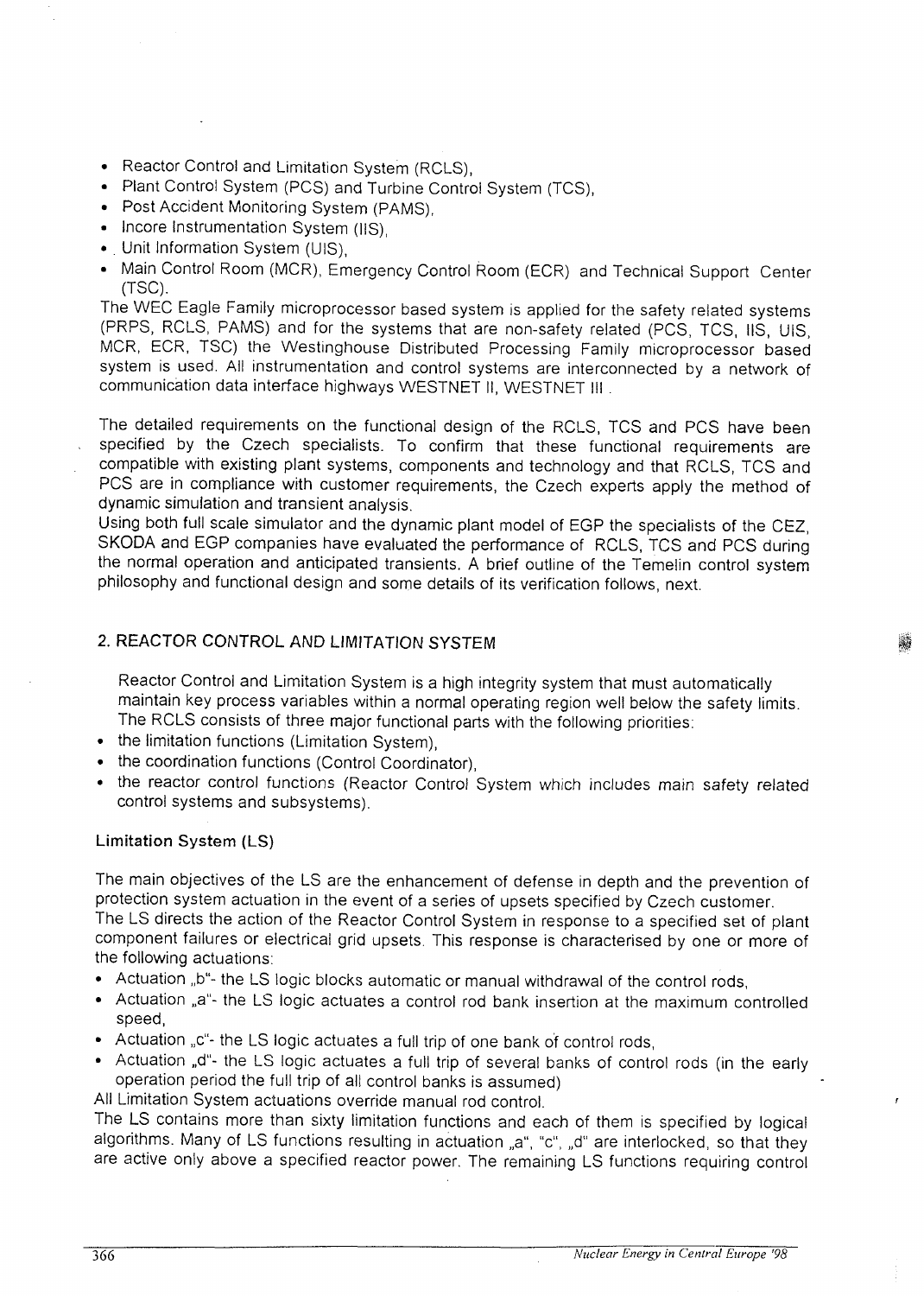rod insertion do not require reactor power interlock and remain active until initiating condition clears.

Detailed functional requirements (logical algorithms) for the Temelin limitation system as well as the list of anticipated upsets were specified by the Czech customer. Recently all LS functions have been simulated by the Czech analysts and compatibility with plant technology has been analysed.

## **Control Coordinator (CC)**

The Control Coordinator represents a quite new approach in the NPP control philosophy and therefore it will bee discussed in more details.

The CC provides system management and coordination. It identifies the requirements of the various systems and subsystems and links the systems together to obtain appropriate operation of the plant from shutdown conditions to full power. It generates signals that modify operation of plant systems in response to the plant conditions and to the requirements of the electrical grid.

The CC manages the reactor and turbine control modes and provides interfaces between the Reactor Control System, Steam Dump Control System and the Turbine Control System. It initiates the transition between system statuses as required during transients and for the start up and shut down.

There are 6 possible reactor modes and 6 possible turbine modes, as follows: Reactor modes:

- Manual control on control rod position  $RU_R$
- Automatic control on reactor power  $N_R$
- Automatic control on main steam collector pressure  $P_R$
- Automatic control on primary coolant average temperature  $T_R$
- Limitation system (automatic and manual control is not possible)
- Reactor trip (reactor trip breakers open, rod control is not possible) Turbine modes:
- Manual control  $RU<sub>T</sub>$
- Automatic control on turbine power  $N_T$
- Automatic control on main steam collector pressure  $P_T$
- Automatic control on turbine speed  $S_T$
- Fast Valve Control RRV

### • Island operating mode OST

Each control mode combination in conjunction with other plant operating conditions defines a unique system status. The transition allowed between the system statuses are defined in the transition matrix. Using the system status transition matrix, the Control Coordinator is able to provide systems management in the events of the change of plant operating conditions, operator input and in the event of the actuation of the LS. The LS actuations "a", "c", "d" will block the selection of all reactor power control modes until the reactor power level has been reduced to a defined safe power level.

The Control Coordinator is the central location for three main unit set point controllers and unit power set point calculations. These include:

- Main Steam Collector Pressure Set Point Controller which provides the main steam collector pressure reference set point used by the Reactor Control System, Turbine Control System, and Steam Dump Control system,
- Reactor Power Set Point Controller which provides reactor power reference set point used by the Reactor Control System,
- Primary Coolant Temperature Set Point Controller which provides the primary coolant temperature reference set point used by the Reactor Control System.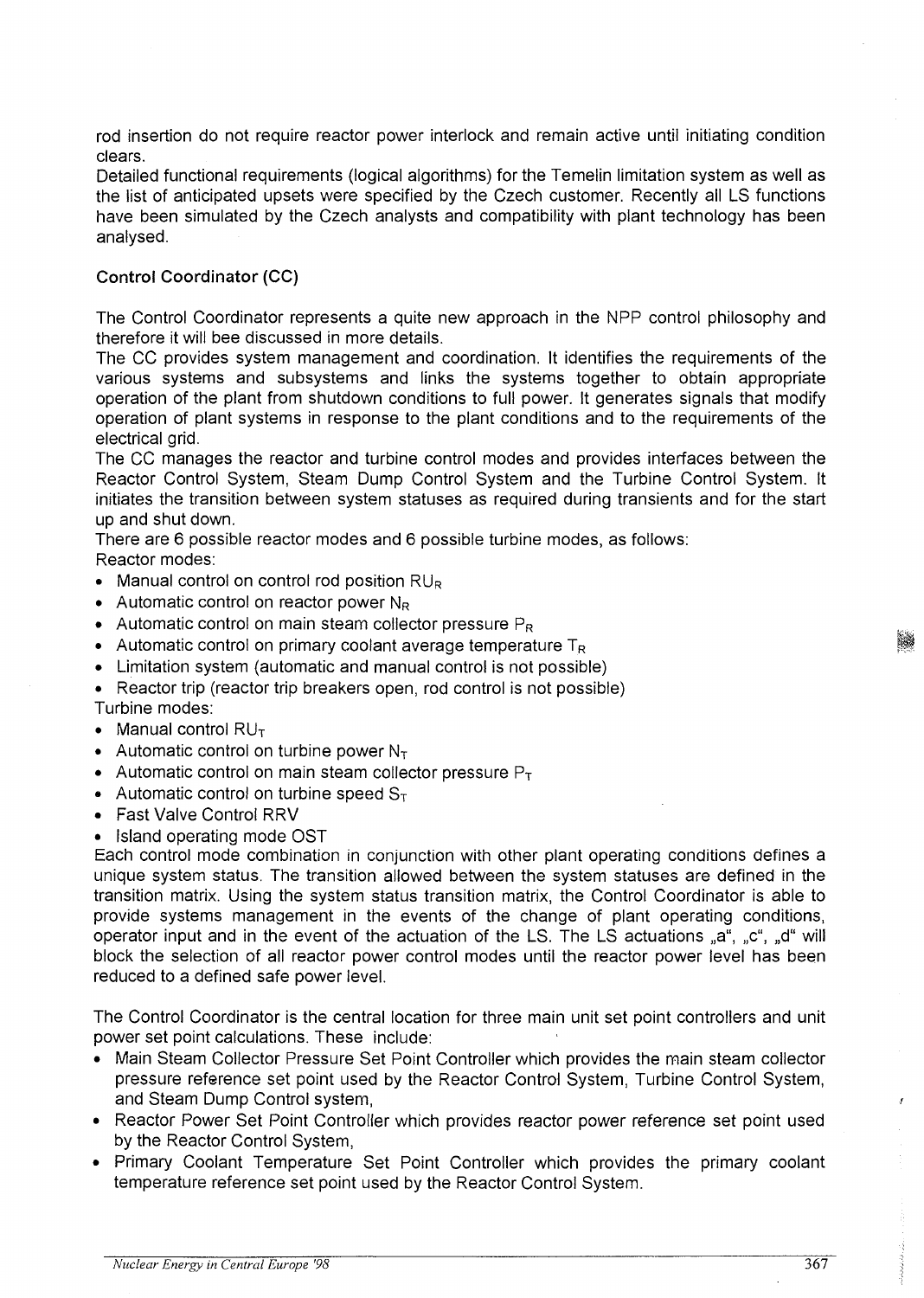The turbine power reference set point is calculated in the TCS but the Control Coordinator provides interfaces to the Turbine Power Set Point Controller in the TCS.

There are still some additional functions performed by the Control Coordinator.

- Management of the remote dispatching interface in the TCS, while the turbine is in mode  $N_T$ . The remote dispatching interface allows a dispatcher to change the target load reference and to coordinate the operation of NPP Temelin with other production facilities on the electrical grid.
- Management of the cooldown mode control. This mode is designed for unit operation between hot standby and cold shutdown to set up the proper operating modes in the Steam Dump System.

Although the Control Coordinator acts as direct interface only between Reactor Power Control System, Turbine Control System and Steam Dump System, in consequence of its actions the operation of other control systems and subsystems is affected.

## **RCLS Control Functions.**

The RCLS control functions are performed by the following control systems:

- Reactor Power and Rod Speed Control System.
- Pressurizer Pressure and Water Level Control System.
- Feedwater Control System (Steam Generator Water Level Control, Feedwater Pump Speed demand Control)..
- Auxiliary Feedwater Control System
- Steam Dump Control System.
- Feedwater Tank Pressure and Water Level Control System.
- Condenser Hotwell Level Control System

Implementation of the control systems listed above is accomplished using the WEC Eagle Family microprocessor based system. This system is manufactured from the high quality hardware modules that are housed in cabinets designed to withstand seismic events and to reject interference from outside noise sources. But if any functional deficiency is identified during or after control system installation on the Temelin site, it will be difficult to carry out any corrections and changes. Therefore substantial verification of all arts of the RCLS before its installation is very important.

## **3. REACTOR CONTROL AND LIMITATION SYSTEM VERIFICATION:**

The program for Temelin Control and Instrumentation System verification was prepared by the specialists of SKODA , CEZ and EGP two years ago. The main objectives of this program have been:

- To confirm that functional requirements on RCLS, TCS and PCS defined by the Czech customer are compatible with NPP Temelin technology.
- To confirm with a high degree of confidence that RCLS, TCS and PCS functional design are in compliance with Czech customer requirements.
- To obtain evidence that the new main control systems can control the Temelin power unit with acceptable performance for all specified normal operating conditions and events.
- To identify deficiencies and required changes, if necessary.

The method of transient analysis has been selected for the verification. Two analytical tools have been used:

- Full scale plant simulator
- The detailed dynamic model designed by the Temelin general designer EGP

Ŕ.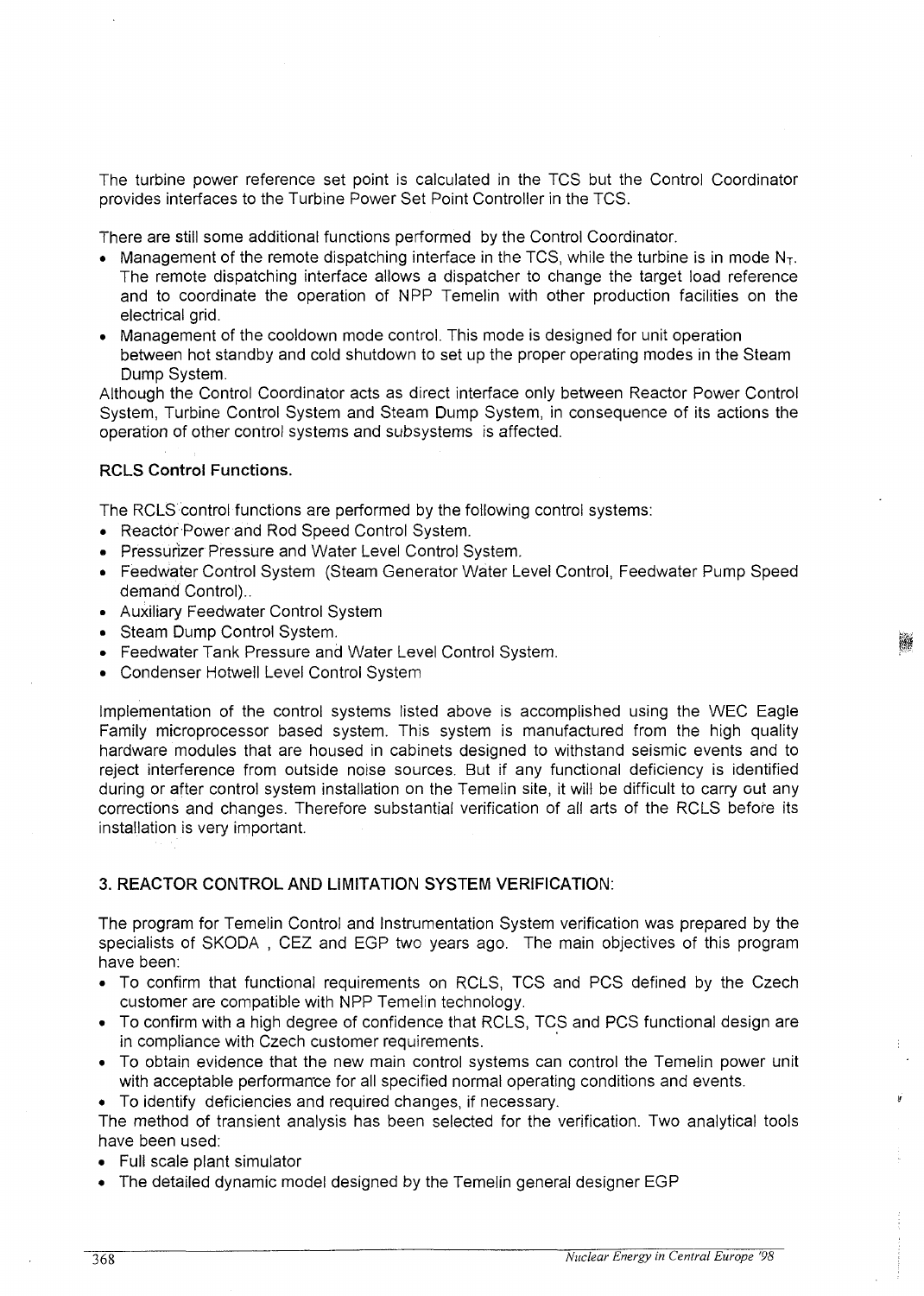Both computer codes contain complete technology (all systems of the primary and secondary sides of the Temelin NPP and full scale of the RCLS, TCS and PCS in compliance with WEC documentation for the Temelin Unit 1.) They can cover the full scope of normal and anticipated transients for which the RCLS is designed.

The verification program has been divided into two stages. During the first stage the testing of the individual (separated) control systems without respecting interfaces between main control systems have been carried out. The second stage of the verification program has been concentrated on the RCLS and TCS full verification. The verification of the Control Coordinator in cooperation with Limitation System and reactor and turbine control systems has been performed by transient analysis.

The following events have been analysed:

- Loss of one reactor coolant pump at reactor powers: 100% N<sub>nom</sub> (LS(a+c) actuation), 88%  $N_{nom}$  (LSa actuation) and 68%  $N_{nom}$  (without LS actuation- stabilisation only by means of control system)
- Simultaneous loss of two opposing reactor coolant pumps at reactor powers: 100%  $N_{\text{nom}}$ (LS(a+c) actuation), 72%  $N_{nom}$  (LSa actuation), and 50%  $N_{nom}$  (without LS actuation)
- Simultaneous loss of two adjacent reactor coolant pumps at reactor powers: 100%  $N_{\text{nom}}$ (LS $(a+c)$  actuation), 72% N<sub>nom</sub> (LSa actuation), and 40% N<sub>nom</sub> (without LS actuation)
- Step load changes and full load rejections
- Reactor trip
- Turbine or generator trip without reactor trip from the powers:  $100\%$  N<sub>nom</sub> (LS(a+c) actuation),  $73\%N_{nom}$  (LSa actuation), and  $38\%$  N<sub>nom</sub> (without LS actuation)
- Loss of a 400kV transformer from the same power levels as turbine trip
- Loss of one turbine driven feedwater pump at reactor powers: 100% Nnom (LS(a+c) actuation) and 73% Nnom (LSa actuation)
- Loss of both operating turbine driven feedwater pumps at reactor powers: 100% Nnom (LSd actuation) and  $38\%$  N<sub>nom</sub> (LSa actuation)
- Loss of one circulating water pump at reactor full power (LSa actuation )
- Loss of both operating circulating water pumps at reactor powers:  $100\%$  N<sub>nom</sub> (LSd actuation), and 38%  $N_{\text{nom}}$  (LSa actuation)
- Loss of one or two operating condensate pumps (without stand-by) at turbine full power (LSa actuation)
- Loss of all three operating condensate pumps (without stand-by) at turbine full power (LSd actuation) and at 38% of full power (LSa actuation)
- Loss of low pressure feedwater heaters. The LSa initiated by the loss of feedwater heater reduces reactor power to such a level that a required feedwater flow corresponds to the available condensate flow. Ten different scenarios related to the loss of feedwater heaters or the heater bypass line have been simulated and functional algorithm and system logic have been confirmed.
- Loss of high pressure feedwater heaters- changes in feedwater temperature
- Island Mode event and Fast valving event
- Evaluation of performance of the control system during remotely dispatched control and load regulation and during power unit shut down to cold conditions and power unit heatup

Partial evaluation of protection system actuation has been performed. The following events have been analysed:

- coolant pipe breaks (different size of break)
- main steam line breaks and main feedwater line breaks
- steam generator tube rupture (one and more tubes)

For illustration, some results of transients caused by two of the above listed plant anticipated incidents are presented.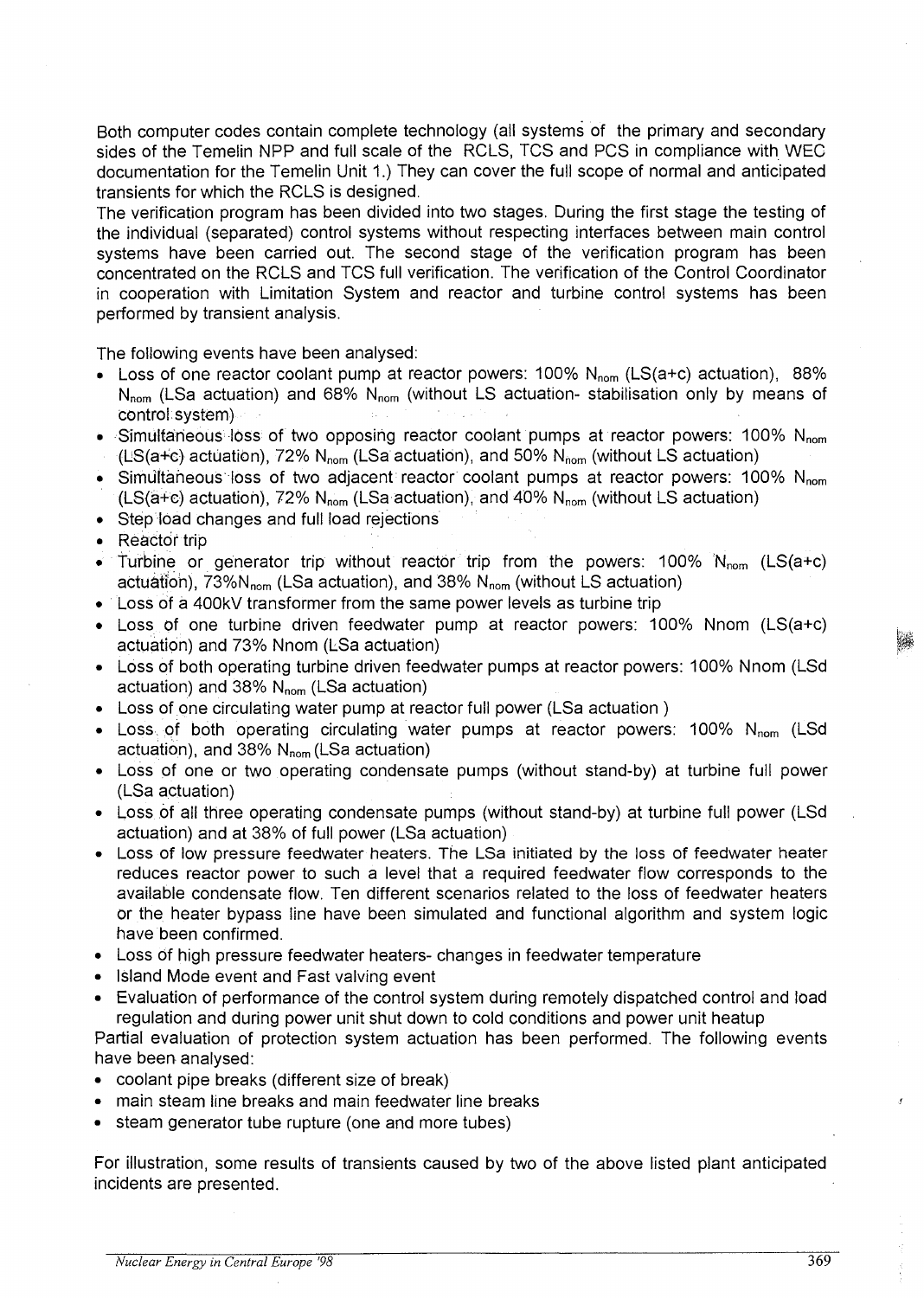## **A. Loss of the two adjacent main coolant pumps at full reactor power.**

The design of the plant is such that plant operation is allowed to continue with up to two main coolant pumps idle. A simple trip of 1 or 2 main coolant pump must not, therefore, cause the reactor to trip when the RCLS operates as designed. The promptly initiated LS must bring the plant to power condition maintainable for a long period of time, if needed.

The test started from the initial steady state at nominal reactor power and pressure in the main steam collector of 6.2 MPa. The trip of two coolant pumps caused LS actuation (c+a). Maximum allowed reactor power of 41% was established as the reactor power setpoint. The major calculated parameters of the primary and secondary system are provided in Figures 1 to 8. Dynamic behaviour of the plant in response to the limitation actuation has been analysed. The Limitation System, Control Coordinator and all reactor and turbine control, systems actuated properly. Non of the plant parameters resulted in a reactor trip.

## **B. Loss of one of the two operating turbine- driven feedwater pumps at full reactor power**

Two turbine- driven feedwater pumps are designed for NPP full power operation. One feed water pump was manually tripped. The LS received neutron flux information from PRPS and status information indicated that the feedwater pump is out of service. This status information is generated in the Plant Control System. The Control Coordinator analysed the information and initiated actuation LS (c+a) which caused a rapid reactor power reduction to 50%. This quickly reduced the demand on feedwater flow to avoid potential reactor trip. The major plant parameters are illustrated in Figures 9 to 16.

Upon tripping one of the main feed water pumps the total feedwater flow to steam generators decreased instantaneously. The steam generator pressure increased and SG level decreased rapidly mainly due to the decrease in feedwater flow rate and level collapse caused by pressure increase. The SG level decrease initiated the start up of one of the auxiliary feed water pumps. The Feedwater Control System restored the water level to the nominal water level in 10 minutes.

The turbine- generator power decreased simultaneously with the reactor power, but at the beginning of the transient the rate of decrease of generator power was less than that of reactor power. This difference was primarily the consequence of the large energy content stored in the Moisture Separator and Reheaters, which are located between the high and low pressure turbines. .

## **4. CONCLUSION**

The NPP Temelin control system is being upgraded with the new digital technology delivered by WEC. To confirm that the functional design of the RCLS, TCS and PCS is in compliance with the Czech customer requirements and that these requirements are compatible with NPP Temelin upgraded technology, the verification of the control system has been performed. The method of transient analysis has been applied. The evaluation has not yet been completed, but the preliminary results of analyses demonstrate that the new control system can ensure acceptable operation of the Temelin units in normal operating conditions as well as during anticipated transients.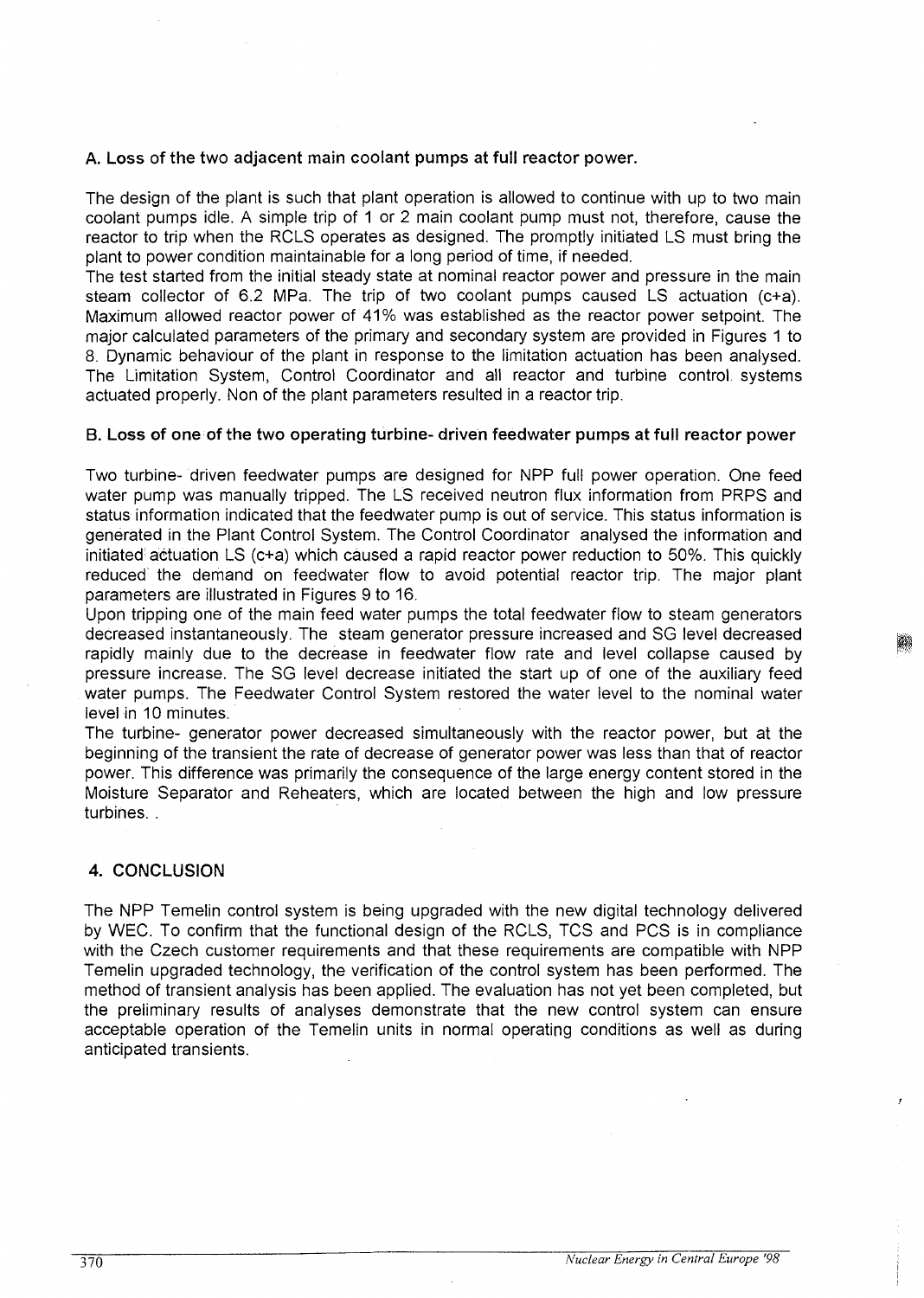

# **Loss of the Two Adjacent Main Coolant Pumps (at Full Reactor Power)**

Ş.